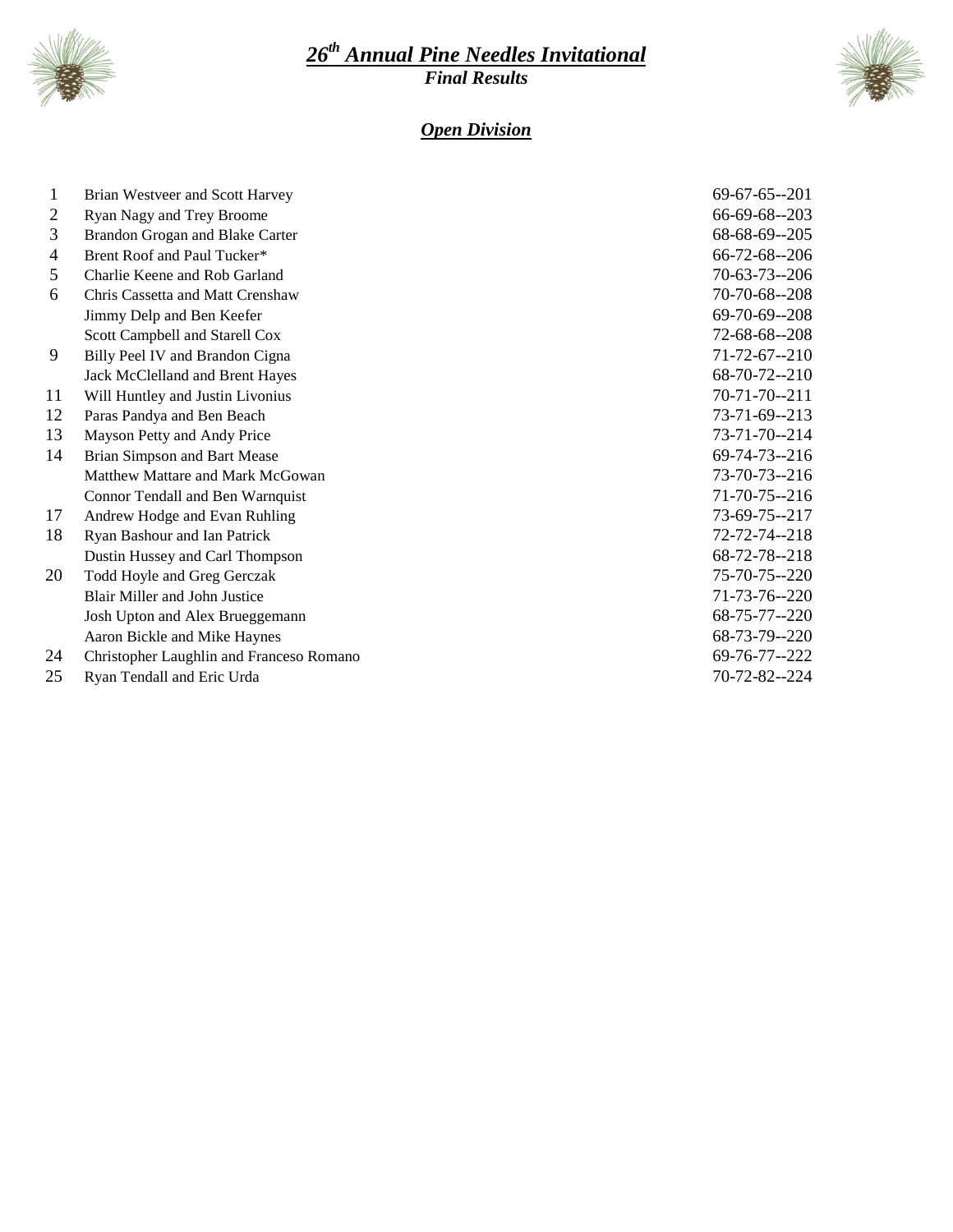

# *th Annual Pine Needles Invitational Final Results*



# *Senior Division*

| 1              | <b>Sherrill Britt and Keith Waters</b> | $69-68-66-203*$      |
|----------------|----------------------------------------|----------------------|
| $\overline{2}$ | Dean Channell and Daniel Neveu         | $67-69-67-203$       |
| 3              | Mark Arrington and Danny Hopkins       | $64 - 70 - 70 - 204$ |
| 4              | Paul Simson and Preston Edmondson      | $68-71-67-206$       |
| 5              | Robin Perkins and Dave Glabicki        | 71-68-72--211        |
| 6              | Johnny Elam and Kelly Stimart          | 67-69-76--212        |
| 7              | Braxton McLennan and Michael Teague    | 68-72-73--213        |
| 8              | Tim Mount and Jeff Harper              | 69-73-72--214        |
| 9              | Allan Strange and Macon Moye           | 70-72-74--216        |
|                | Jim Grimmett and Pat Carter            | $69 - 75 - 72 - 216$ |
|                | Jon Zampedro and Al Bello              | 73-71-72--216        |
|                | Jim Webb and Dennis Vaughn             | 78-68-70--216        |
| 13             | Doug Ison and Dag Alstad               | 70-74-73--217        |
| 14             | Jeff Guernier and Jeff Burcham         | 72-76-73--221        |
|                | Stephen Fox and Harold Payne           | 74-75-72--221        |
| 16             | Rich Lownes and Jim Muller             | 73-73-78--224        |
| 17             | John Salerno and David Gaines          | 74-77-75--226        |
| 18             | Mike Bright and Steve Grimshaw         | 78-76-74--228        |
| 19             | Jon English and Greg Wilder            | 76-73-80--229        |
|                | Kel Normann and Vern Davenport         | 77-75-77--229        |
| 21             | Larry Storck and Bob Vespa             | 73-75-83--231        |
| 22             | Chip Hunter and David Eagan            | 75-75-83--233        |
| 23             | Pierre Geoffrion and Jean Dionne       | 76-78-86--240        |
| 24             | Chet Chester and Cliff Stephens        | 77-77-WD             |